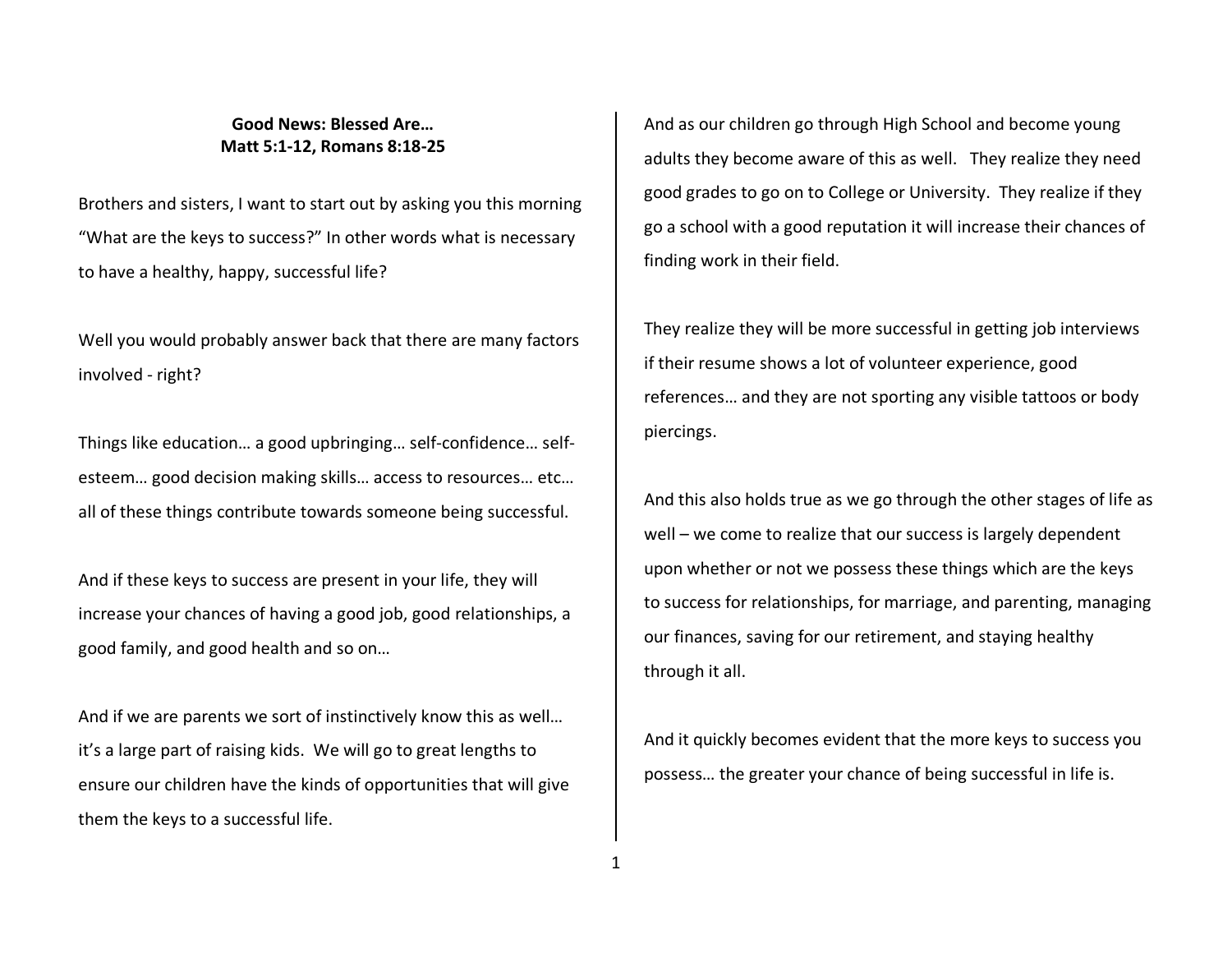Conversely if you are lacking these keys… it not only increases your chance of failure, but it also increases the likelihood that it will be very difficult for you to gain the keys that you need for success.

Nothing ensures your success - in obtaining the keys to success like having some keys to success!

So we are always eager to hear any news that has identified another key to success and we are quick to try and take advantage of it.

You know the headlines: *"Scientists discover link between eating acai berries and weight loss!"* So we all run to Booster Juice and have our acai berry smoothies…

*"Study shows that men who wear plaid socks to work tend to receive more promotions"* So we go out and buy some plaid socks…

*"Children born during the first months of the year have a greater chance of playing in the NHL!"* So parents with hockey aspirations for their children decide to attempt conception by celebrating Valentine's Day in May instead of February…

Brothers and sisters, I think you would agree that when we hear about something can lead to success, we consider it good news… and we do our best to acquire that key to success!

So - when we hear Jesus saying in our scripture reading this morning *"Blessed are…*" it's understandable that we would hear this as good news.

And as such…. it's even more understandable that we would hear it as good news BECAUSE it sounds like its identifying additional keys to success!

So that's why upon reading and hearing what Jesus says here so many of us subsequently go and try to BE more, or DO more, of what Jesus has said is blessed… be poor in spirit, be pure in heart, be peacemakers… and so on – because we want to be blessed, we want to be successful.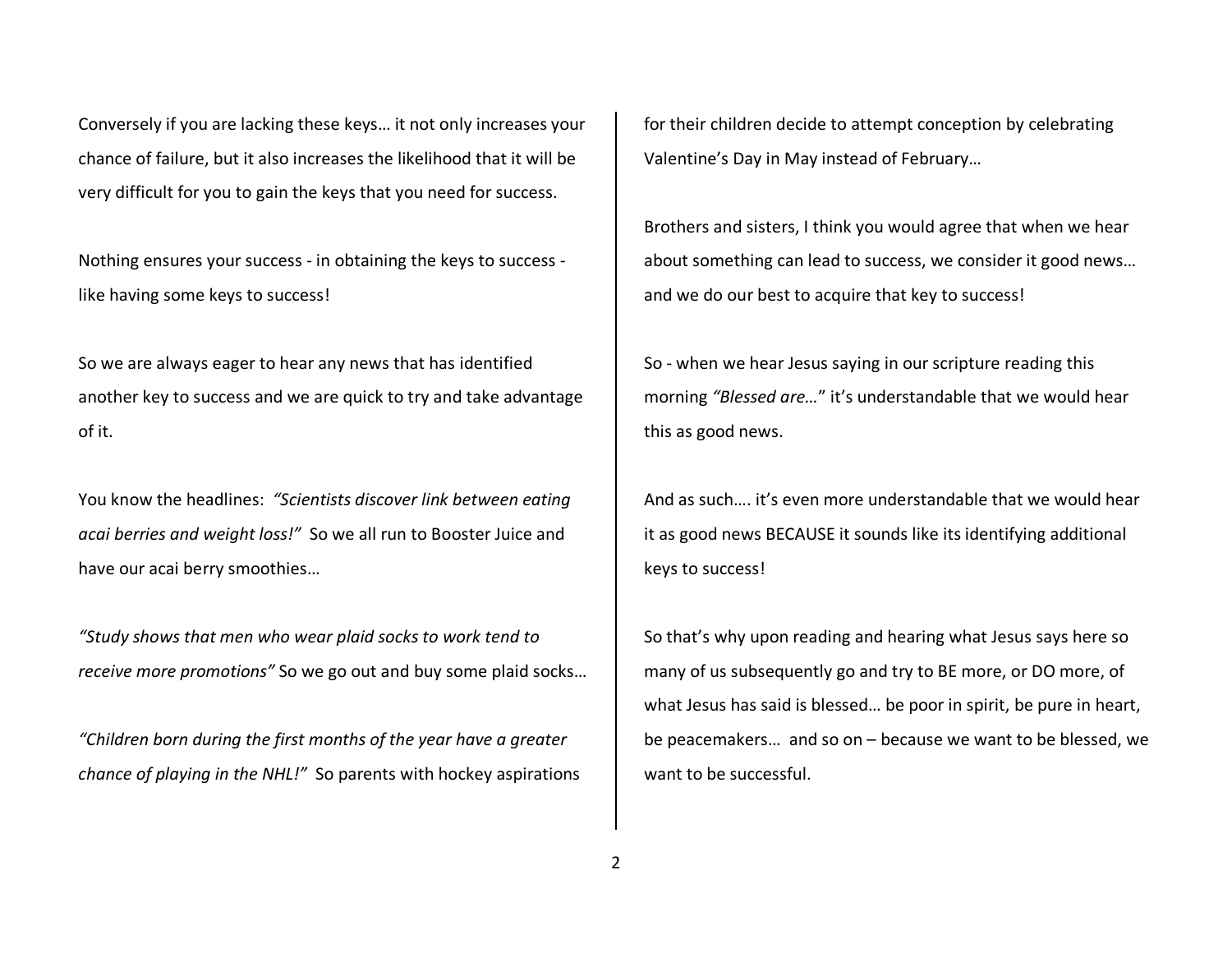Well brothers and sisters, I have to tell you this morning that these nine "Blessed are…" statements - the Beatitudes, as they are commonly known – are indeed good news; BUT they are NOT keys to success… they are instead promises that **Jesus Christ** will fulfill for us.

You see when Jesus says "blessed are the poor in spirit for theirs is the kingdom of heaven" He doesn't mean go and be poor in spirit so that you can enter into the kingdom of heaven… nor is he saying that you must be poor in spirit in order to experience the kingdom of heaven…

What is actually happening in the first of the four beatitudes is that Jesus is describing people with "terrible spiritual qualities," He is identifying and describing people in bad situations. It is not good to be poor in spirit, to be meek, to have to mourn, or to lack in righteousness – these qualities keep you stuck, they hold you back, they do not lead to success…

But - Jesus is promising success to these people anyways **in spite**of what is holding them back.

So blessed are the poor in spirit doesn't mean that its good to be humble, it really means that Jesus will cause good things to happen to those who have terrible self esteem, who lack confidence, who don't have the internal discipline or motivation that it takes to succeed in life.

Blessed are they who mourn means, I will cause good things to happen to those who are stuck in grief and can't get past it and its affecting their ability to function well in life.

Blessed are the meek means; I will cause good things to happen to those who are too fearful and timid to step out of their comfort zone, to grow beyond what they know, to take advantage of the opportunities which are given to them, to take risk for a reward.

Blessed are those who hunger and thirst for righteousness means, I will cause good things to happen to those who really need to do the right things, to make good decisions and to exercise discernment and do what it right – but always seem to be going from one terrible decision to another…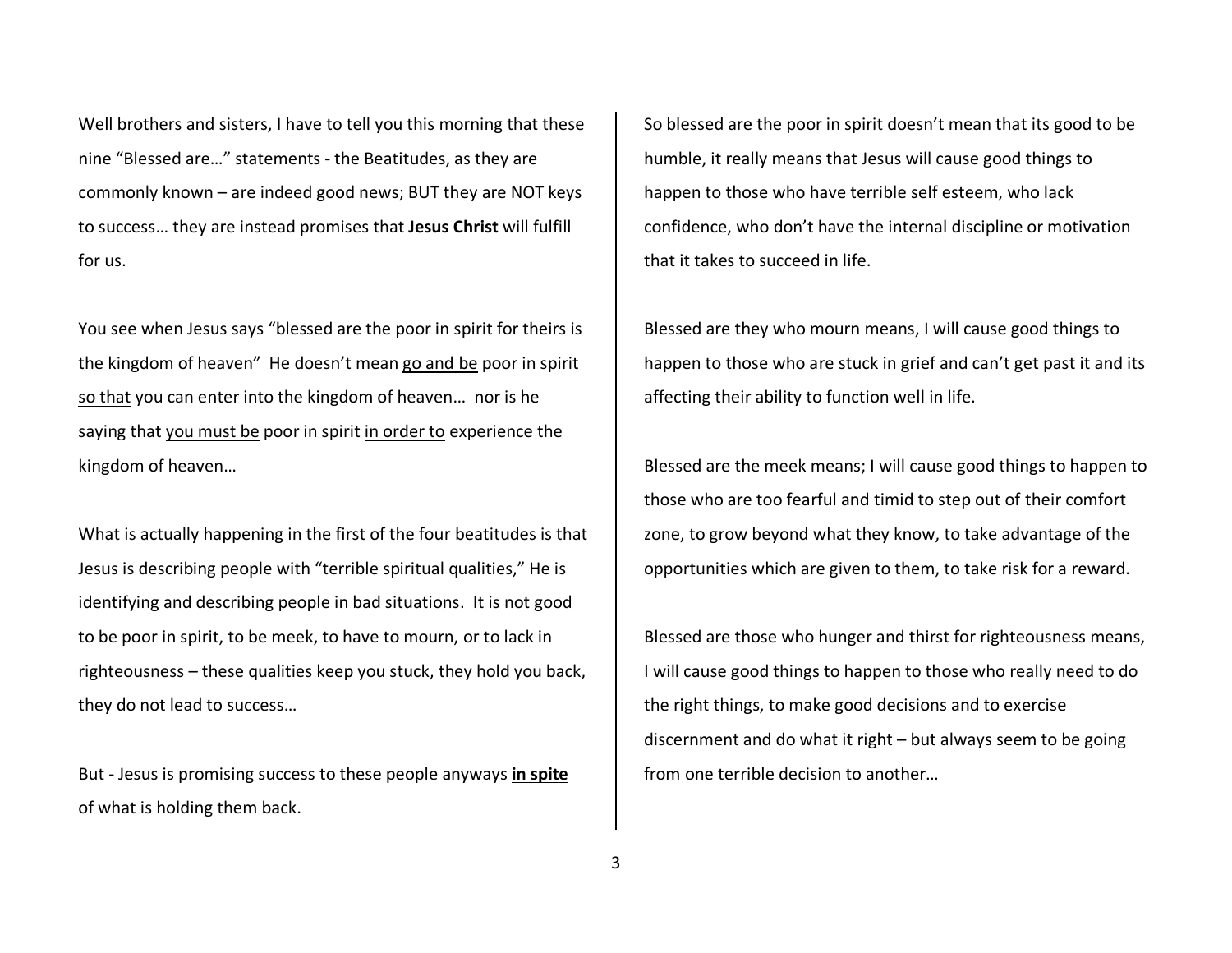These first four statement Jesus blesses those who don't deserve it, and if you know or have experienced being like this in your own life, it feels like God has it out for you right? And no matter how much people tell you God loves you, it doesn't connect. Because you can't believe it – these four conditions are standing in the way.

But Jesus speaks blessing to those who are broken hearted and blame God for it… to those who are reticent to assert their status as children of God… to those who just plain out don't do what pleases God…

These blessings are promises that Jesus is making to those who don't have the necessary keys to be successful in their relationship with God. And so the whole idea of having keys to success is being flipped on its head here… and friends believe it or not that is good news!

It's good news friends because if you have ever felt like you just don't have what it takes to be successful as a Christian – and I think we've all been there at some point - this is Jesus saying to you "*it doesn't matter I'm blessing you anyways!"*

Now brothers and sisters it's important to understand that a blessing is not a reward, nor it is not a statement of fact.

So when Jesus blesses the poor in spirit or the meek he's not saying *"I'm rewarding you for being this way"* or as I mentioned before *"be meek so that you will…"*

A blessing is a pronouncement of good things yet to come… and somehow through being pronounced… those good things start to become a reality in the life of the one being blessed.

Jesus speaks blessing over those who lack success in their relationship with God - because he intends to provide them with success through His own ministry: through his death and resurrection, the Great Commission, his accession to heaven and sending the Holy Spirit...

So if we were to summarize the first four of these nine blessings it would be Jesus saying "*Blessed are those who were lacking, who were empty… for they will be filled up… indeed as you hear this you*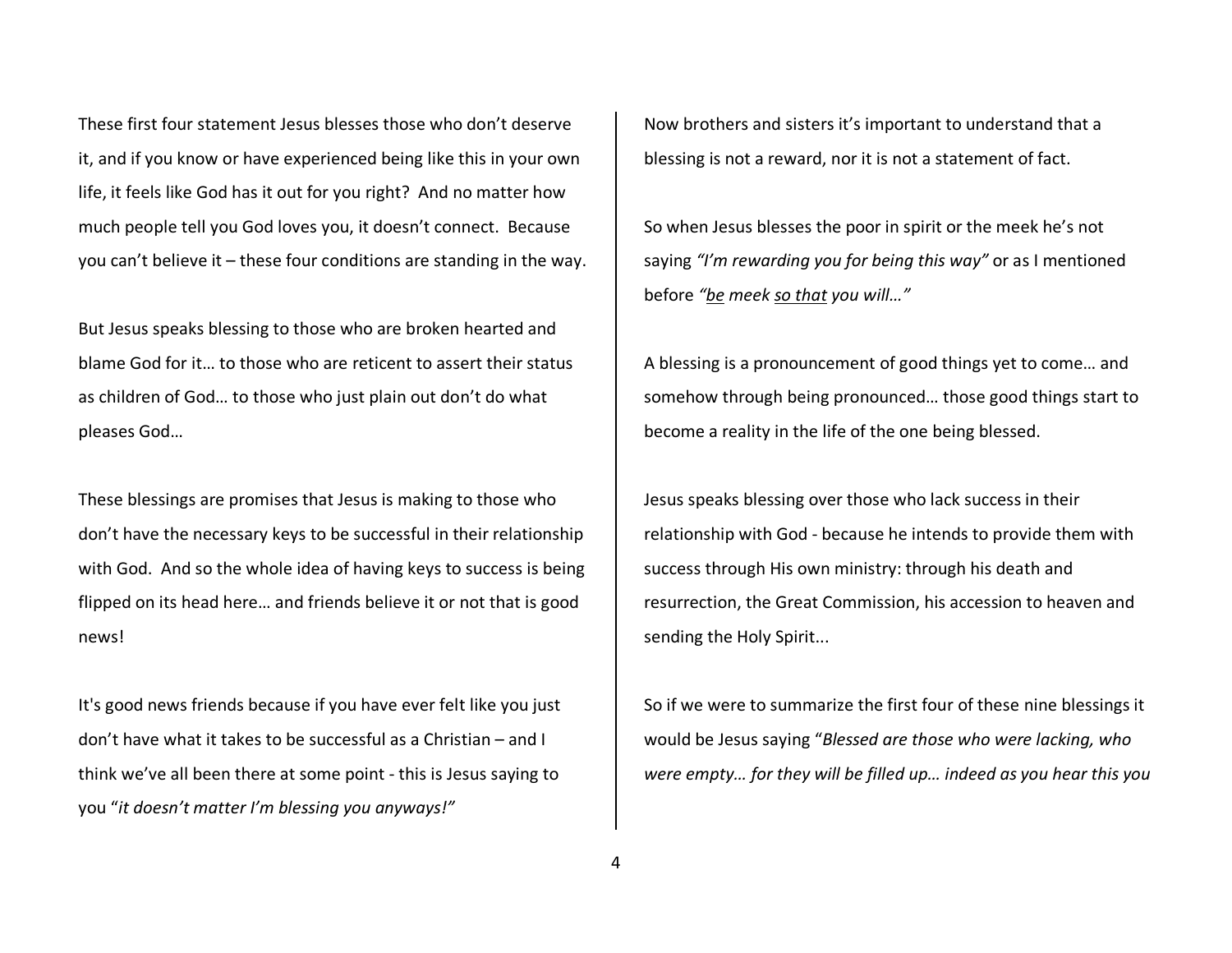*are already starting to be filled up and you will be completely filled up in who I am and what I will do."* 

Brothers and sisters Jesus' words of blessing contains within themselves the power to bring about what Jesus promises!

So - if you have ever felt like you don't have what it takes to be a Christian, hear the good news *"You are Blessed! And you will receive all the mercy, purity of heart and peace that you need to follow Christ – and just by hearing this it is already starting to become a reality for you!"* That's good news!

And I hope brothers and sisters, that you make the connection here on further ways that you can bless people spiritually – in telling them this kind of good news. That when you speak blessing to people – in Jesus' name – it has a power in it to bring that blessing to fruition in their lives.

Ok – So now Jesus moves on to the next three blesseds… Blessed are the merciful, the pure of heart and the peacemakers.

Pay attention because there is a progression here – see how Jesus will move us from blessing to blessing.

Those who were lacking are now being filled with that which is the key to success in their relationship with God – but its provided through the mercy Jesus showed to us, the purity of heart that can only be found in Him and the peace which he established between humanity and God.

So these three blessings are the assurance that our present fullness will be sufficient to withstand that day where we must stand before God to give account for our lives.

Those who have been filled with Christ's mercy will be shown mercy by God, those who have been filled with Christ's purity will have God reveal himself to them, and those who are filled with Christ's peace will have the peace of knowing they truly belong to God – they are called children of God.

And Jesus speaks this to us now – a blessing which promises that judgement day will be a joyful day for us – and by hearing it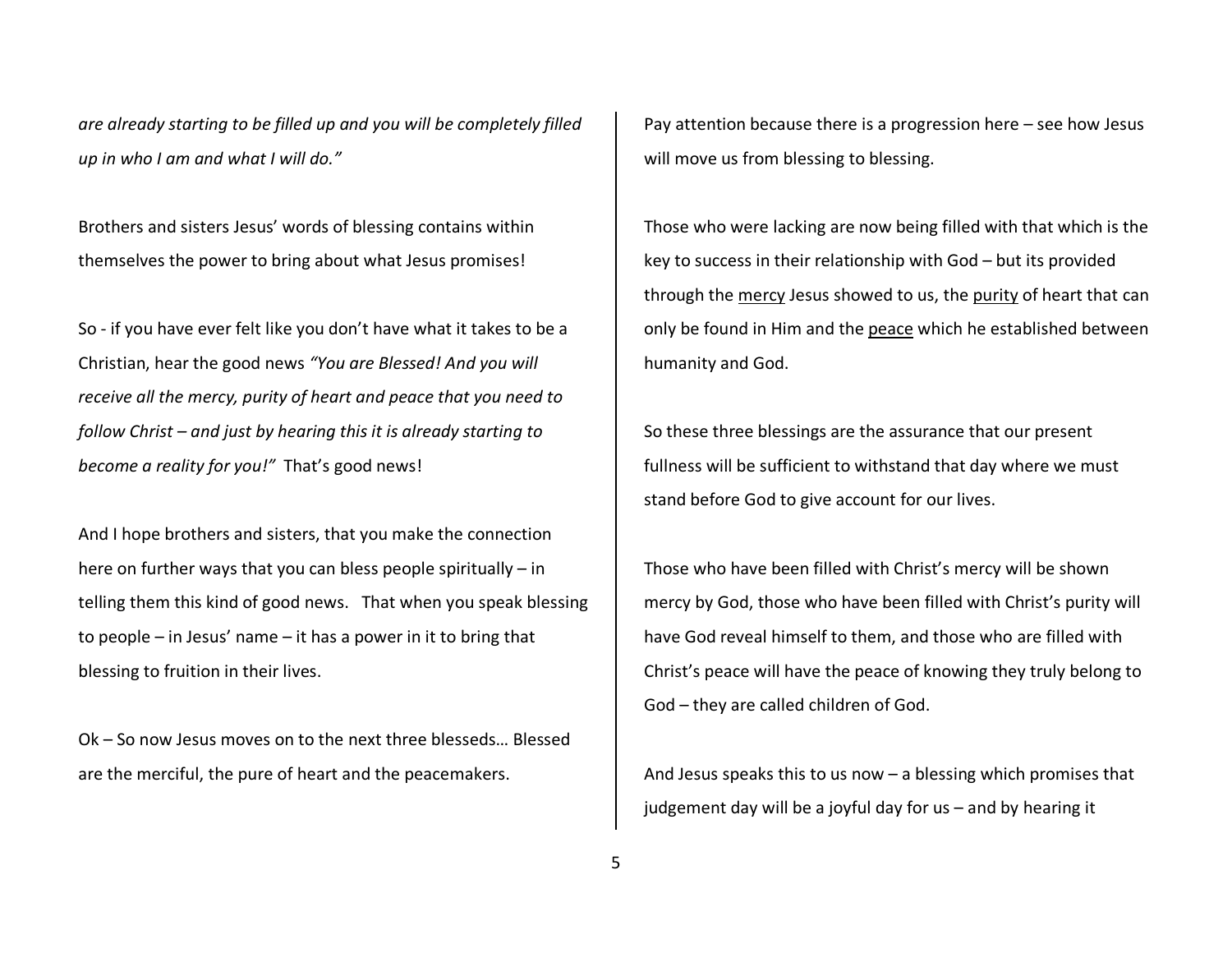spoken to us now, it is causing our final state of perfection to already start to become a reality for us…

So, through these three particular blessings Jesus takes our impending reality of standing before God and starts to change it, which also begins to change our current reality with other people so that we are merciful towards them, we are pure towards them, and we bring peace: shalom… we work to restore wholeness for them.

Again – these are ways that we go out to bless other people spiritually – with mercy, purity, peace and restoration… go and pray this into the lives of the people on your list, speak it verbally to them, bless them with it.

Now as I said before this flips the whole idea of "keys to success" on its head because generally speaking in our world; and even more so in Jesus' day, those who are merciful, pure of heart and peaceful get chewed up and spit out…

How many movie stars, pop stars, politicians, business executives will tell you that the secret to their success has been showing mercy, being pure of heart by staying centered on Jesus, trying to bring reconciliation and wholeness into the brokenness of this world?

In fact, in many situations these qualities will make you look ridiculous, they will leave you vulnerable to those who would take advantage of you, people will not appreciate what you are trying to do, they will criticize and mock you as naïve, idealistic, foolish!

They may be nice qualities to have if you are Mary Poppins – but they won't get you elected as a politician, they won't take you to the top of the business world.

And ironically, recent attempts to make Hollywood, Harvard, Wall Street and Washington more peace loving, kind hearted and merciful through what is known as the Diversity, Inclusion and Equality movement, or D.I.E. for short, have only resulted in the vicious cancelations of those who won't go along with it. I guess you have to be ruthless in the noble pursuit of being inclusive.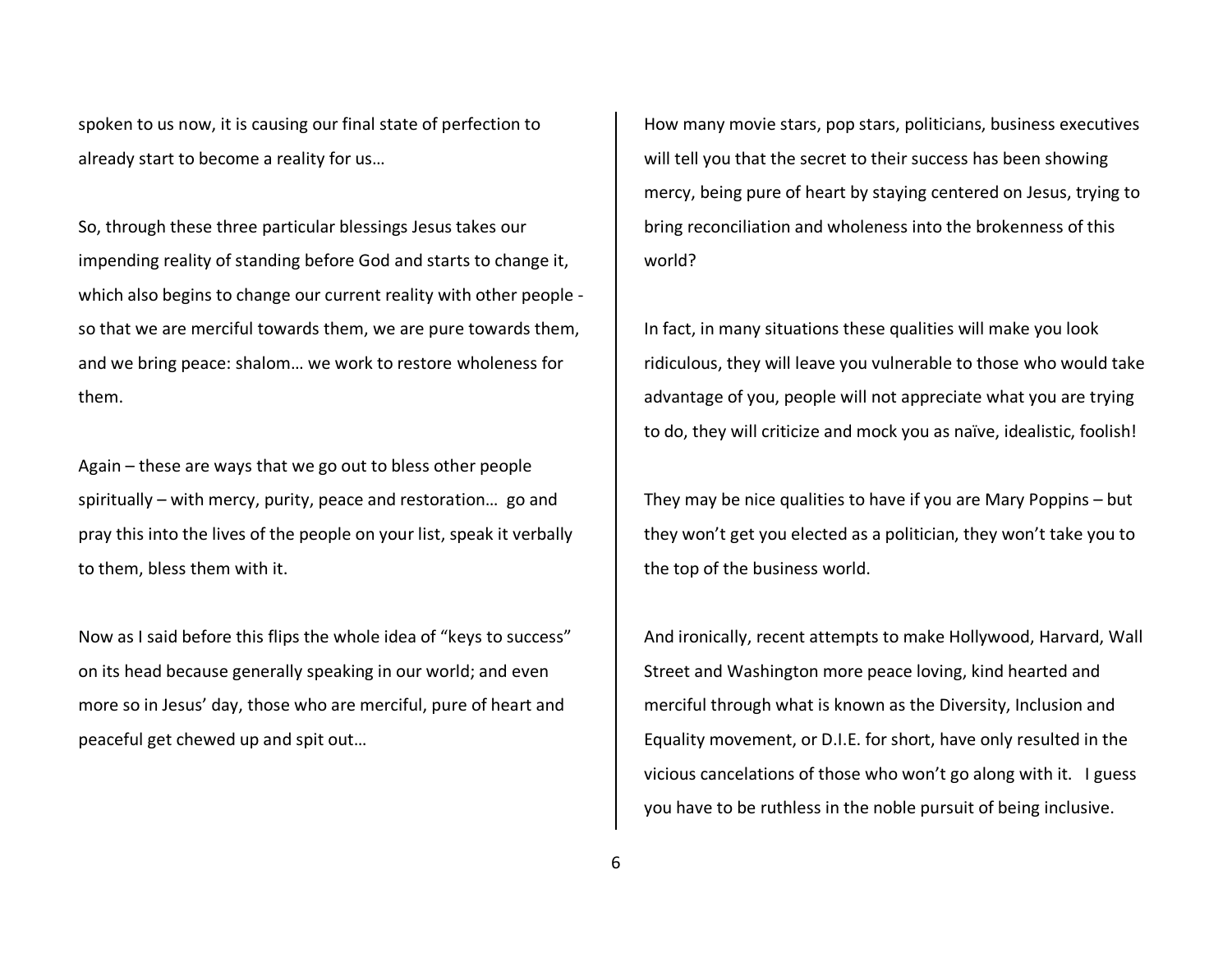So whether you are up against old school ruthlessness, or new school DIE-delology these Christian mercy, purity and peace/shalom are not going to make you successful in the world.

Case in point when Christians try to show God's mercy towards sinners - we will incur violence, when we show purity of heart – that our lives are centered on God and his desires instead of our own desire - we are ridiculed, and when we work to make what is broken whole in encouraging and helping people to live chastely and monogamously… we are accused of hatred and discrimination.

For example, if we make a statement on FB that Christians ought to show God's mercy to those who wrestle with same sex attraction or are questioning their gender by inviting them to be a part of a church where they can experience forgiveness and healing through Christian community, accountability, and grow towards wholeness; God's intentions of male and female for human sexuality in a life long committed marriage.

Post a merciful, pure, reconciliatory statement like this and just watch the anger, hatred, and violent derogatory comments about Christianity that will pile up… you will risk getting cancelled and banned from Facebook.

You certainly won't feel like you are being blessed for showing mercy, for keeping God at the center of your lives and attempting to bring wholeness and peace – you will feel persecuted.

This is why last week I had Pastor Jim speak about putting on the armor of God, because going out to spiritual bless people means you are going to be undermining the work of the devil in people's lives – and he's going to push back against that. It's spiritual blessing as part of spiritual warfare.

So Jesus speaks about this in the final two blessings from the beatitudes. He says *"Blessed are those who are persecuted because of righteousness."* In other words, even though it doesn't look like it at first, good things – like the Kingdom of Heaven – will happen to those who are persecuted for doing what is right.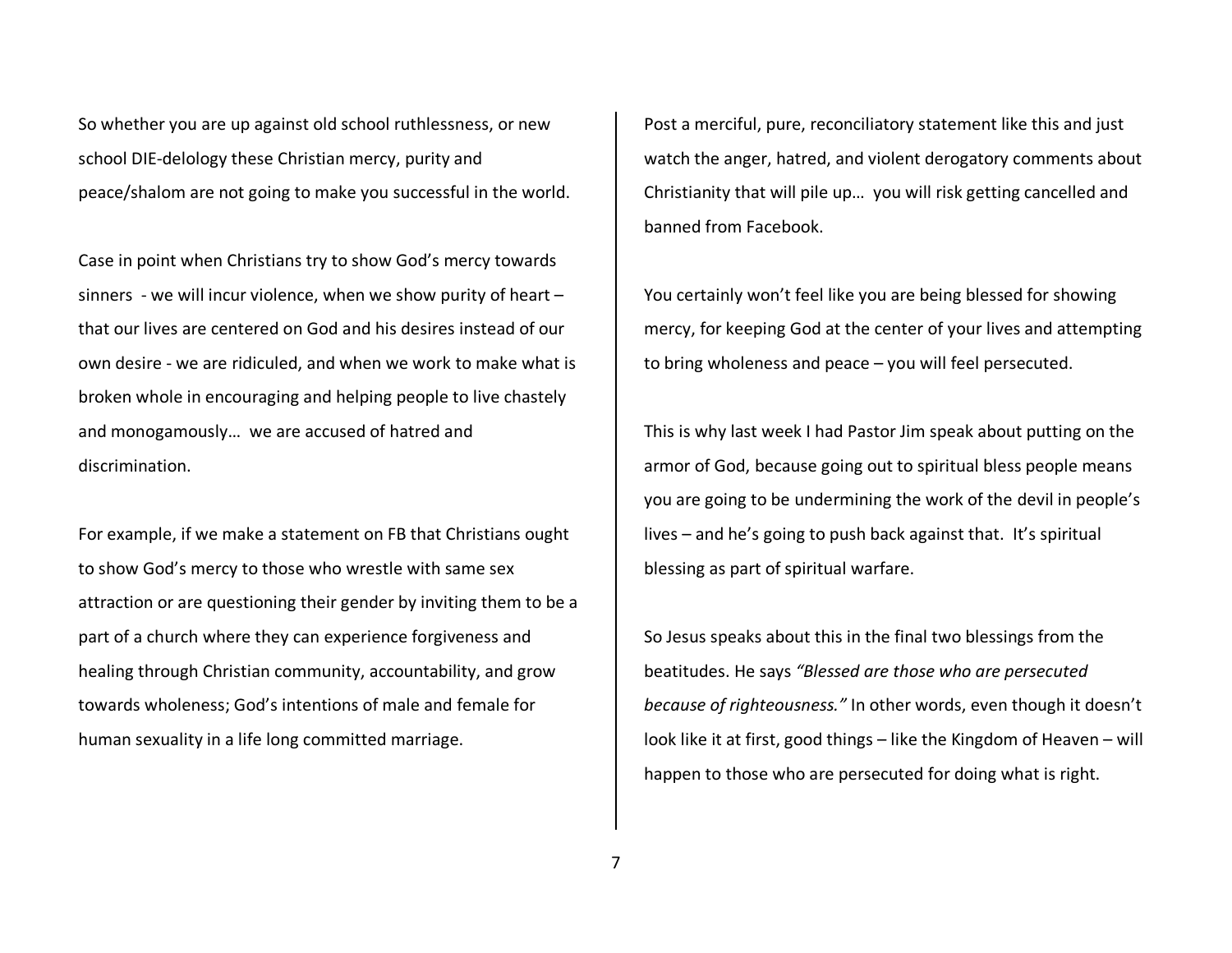And then Jesus expands on it a bit more… He says *"Blessed are you when people insult you, persecute you and falsely say all kinds of evil against you because of me."* 

So, let's go back to that Facebook statement for a moment – If a Muslim, a Hindu or a Jewish person were to state their belief that homosexuality was wrong – there might be a minor fuss… but as I said earlier, connect a comment like that to Jesus Christ and you better watch out for the backlash!

But brothers and sisters, the Good News is that in spite of the adverse reaction which Christ's mercy, purity and wholeness can bring when it confronts the enemy – we are still blessed!

Initially persecution may cause us to waver and doubt, we may wonder if we still are blessed because we never expected so many trials and obstacles to come from doing what is right… but Jesus has said *"You are Blessed when you are persecuted for my sake!"* 

So instead of persecution being the cause for doubt, it is now the proof that Jesus has filled you with His mercy, purity and peace –

so take heart Jesus intends to bless you with the Kingdom of Heaven, in fact its almost the only way for Jesus to bless us with the Kingdom of Heaven, because considering persecution as a blessing is not something of this world. Only heavenly, Godly, pure, peaceful, merciful character can do that.

And remember – hearing this blessing starts to make this become a reality in your life right now – in the midst of persecution you will begin to experience Christ's Kingdom, His power, His rule, His protection, His vindication, His ability to say *"Forgive them for they know not what they do!* – and ultimately this will come in fullness when Jesus Christ returns.

That's why Jesus says *"great is your reward in heaven."* And in case you think that is too much of a pat answer, listen to what Jesus says to the disciples in Matthew 19:28-29.

"*I tell you the truth! At the renewal of all things, when the Son of Man sits on his glorious throne, you who have followed me will also sit on twelve thrones, judging the twelve tribes of Israel. And everyone who has left houses or brothers or sisters or father or*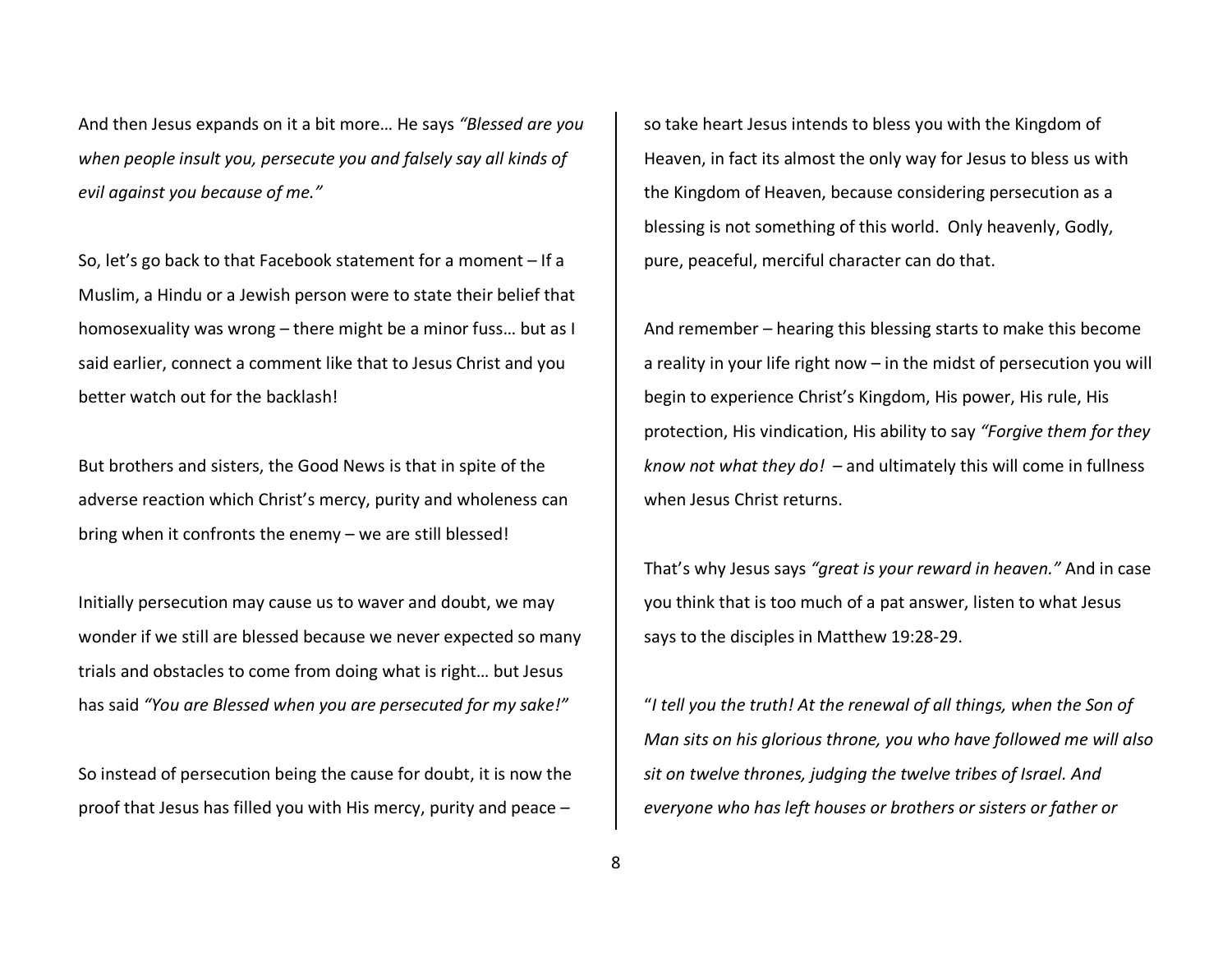*mother or wife or children or fields for my sake will receive a hundred times as much and will inherit eternal life*."

Friends it truly is a great reward – this is ultimately what Jesus' blessing will bring about in our lives and in this world. You know, we ought to spend time more time thinking about the new world that's coming when Jesus returns.

We ought to dream about what it will be like to live in a world where righteousness is celebrated, honored, encouraged… a world where everyone knows and worships the Father, Son and Holy Spirit… a world where things have been restored, made whole… a world without the evil of sin twisting and warping of things God intended to be good.

So somehow the grass will be greener, the sky will be bluer, the water and air will be cleaner and clearer, the mountains will be more majestic, men and women will be more handsome and beautiful! It will be like going from an old TV to a brand new HD plasma screen!

But to top it all off – we will know our Lord and Savior face to face.

And at that point – if it's still possible to think back and remember what we experienced in our lives in this world, to compare what we've gone through in our lives in the old creation to that moment in our future when we are talking with Jesus in the new creation…

And to remember how we used to be so wound up and concerned about achieving what we considered to be a successful life… as we start eternity in a world more beautiful than we could ever imagine – as we start a life which had nothing to do with any of our keys to success…

If it is possible to think about and remember and consider all that, well I think the apostle Paul sums it up pretty accurately when he says "*our present sufferings are not worth comparing with the glory that will be revealed in us.*" (Rom 8:18) and that may be understating it somewhat…

Blessed are…